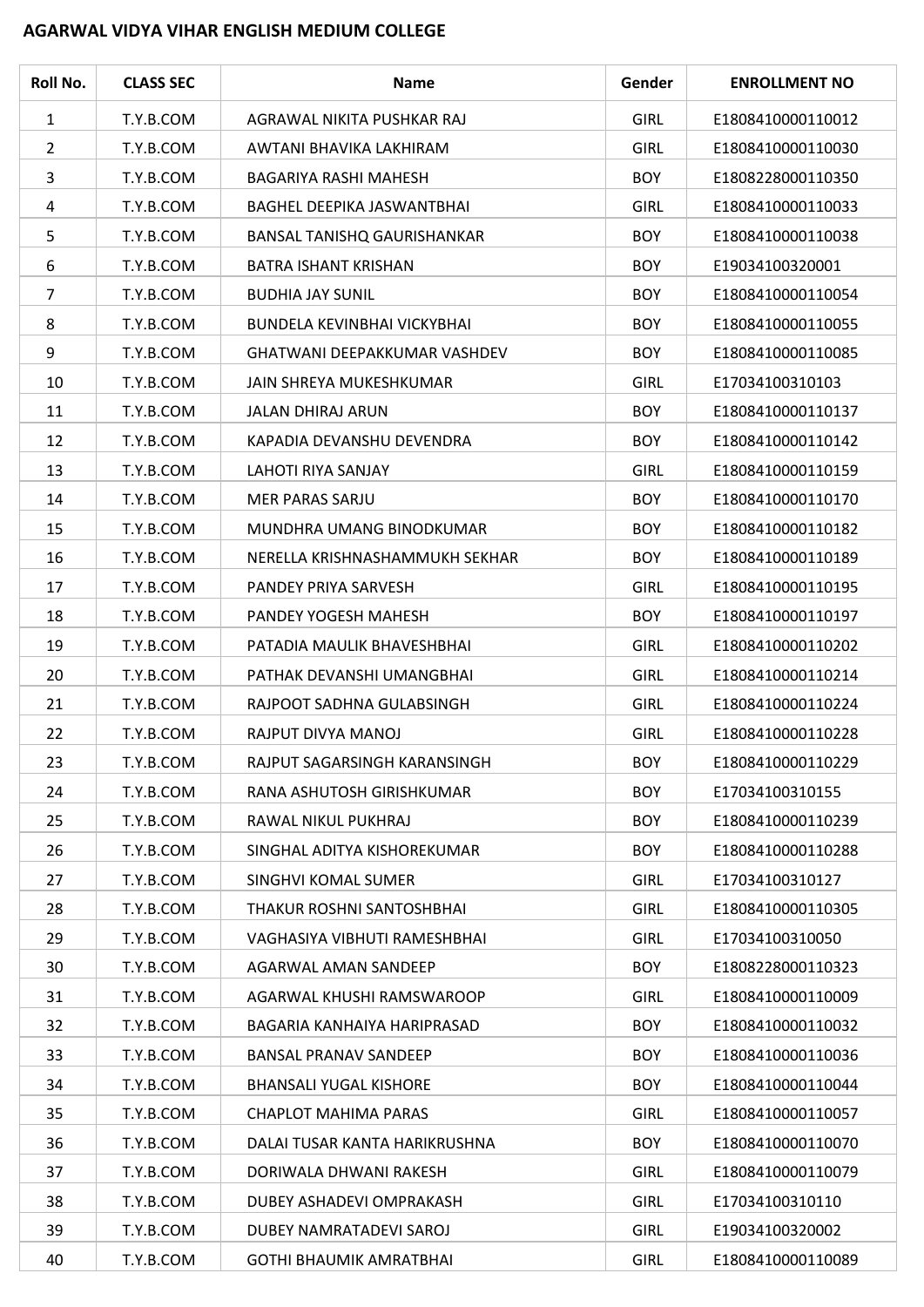| Roll No. | <b>CLASS SEC</b> | <b>Name</b>                      | Gender      | <b>ENROLLMENT NO</b> |
|----------|------------------|----------------------------------|-------------|----------------------|
| 41       | T.Y.B.COM        | HOLANI VISHAL PURANKUMAR         | <b>BOY</b>  | E1808410000110102    |
| 42       | T.Y.B.COM        | HURIA HRITHIK SUDHIR             | <b>BOY</b>  | E1808410000110103    |
| 43       | T.Y.B.COM        | JAIN DHARMESH KUMAR ARVIND KUMAR | <b>BOY</b>  | E1808410000110111    |
| 44       | T.Y.B.COM        | <b>JAIN KHUSHI VIMAL</b>         | <b>GIRL</b> | E1808410000110121    |
| 45       | T.Y.B.COM        | <b>JAIN MOSAM MAHENDRA</b>       | <b>BOY</b>  | E1808410000110124    |
| 46       | T.Y.B.COM        | <b>JAIN TANVI MUKESH</b>         | <b>GIRL</b> | E1808410000110133    |
| 47       | T.Y.B.COM        | JAIN YASH VIJAY                  | <b>BOY</b>  | E1808410000110136    |
| 48       | T.Y.B.COM        | KHARWAR EVA KETAN                | <b>GIRL</b> | E17034100310125      |
| 49       | T.Y.B.COM        | KHODKE AASHWINI DNYNESHWAR       | <b>GIRL</b> | E17034100310101      |
| 50       | T.Y.B.COM        | KOTAK RIDDHI RAJESHBHAI          | <b>GIRL</b> | E1808410000110154    |
| 51       | T.Y.B.COM        | MAHAPATRA HRITIK MANORANJAN      | <b>BOY</b>  | E1808410000110161    |
| 52       | T.Y.B.COM        | MITTAL RADHIKA DILIP             | <b>GIRL</b> | E1808410000110174    |
| 53       | T.Y.B.COM        | MODY VAIDEHI VIPUL               | <b>GIRL</b> | E1808410000110176    |
| 54       | T.Y.B.COM        | MUNDHRA JAYSHREE RAMESH          | <b>GIRL</b> | E1808410000110178    |
| 55       | T.Y.B.COM        | PARIDA POOJARANI PRAMOD          | <b>GIRL</b> | E17034100310114      |
| 56       | T.Y.B.COM        | PATEL MAITRIK BHARATBHAI         | <b>BOY</b>  | E1808410000110208    |
| 57       | T.Y.B.COM        | PATHAK JAHANVI PRANAV            | <b>GIRL</b> | E1808410000110215    |
| 58       | T.Y.B.COM        | POLISHWALA PARSHAVI RUPESHBHAI   | <b>GIRL</b> | E1808410000110218    |
| 59       | T.Y.B.COM        | PUROHIT MAMTA DHARMCHAND         | <b>GIRL</b> | E17034100310089      |
| 60       | T.Y.B.COM        | SAHOO RESHMA RAMESH              | <b>GIRL</b> | E17034100310105      |
| 61       | T.Y.B.COM        | SHAH ISHIKA KALPESHBHAI          | <b>GIRL</b> | E1808410000110256    |
| 62       | T.Y.B.COM        | SINGH NEHA SUNIL SINGH           | <b>GIRL</b> | E17034100310109      |
| 63       | T.Y.B.COM        | SINGHANIA PALLAVI SURENDRA       | <b>GIRL</b> | E1808410000110289    |
| 64       | T.Y.B.COM        | <b>TAYDE ASHWINI SANJAY</b>      | <b>GIRL</b> | E1808410000110303    |
| 65       | T.Y.B.COM        | THAKUR SHUBHAM BAJRANG           | <b>BOY</b>  | E1808410000110306    |
| 66       | T.Y.B.COM        | TIWARI DIVYESH AKHILESHWAR       | <b>BOY</b>  | E1808410000110308    |
| 67       | T.Y.B.COM        | VADSAK VRUNDA HARGOVINDBHAI      | <b>GIRL</b> | E1808410000110314    |
| 68       | T.Y.B.COM        | YADAV NEHA SANJAYKUMAR           | <b>GIRL</b> | E17034100310042      |
| 69       | T.Y.B.COM        | DESAI JAY MANISH                 | <b>BOY</b>  | E1808410000110073    |
| 70       | T.Y.B.COM        | JAIN KENIKUMARI MAHESHKUMAR      | <b>GIRL</b> | E1808410000110118    |
| 71       | T.Y.B.COM        | KANSAL HIMANSHU BISHNUKUMAR      | <b>BOY</b>  | E1808145000110518    |
| 72       | T.Y.B.COM        | <b>MANDOT UTSAV RAJENDRA</b>     | <b>BOY</b>  | E1808410000110165    |
| 73       | T.Y.B.COM        | PANDEY ASHISH RAMESH             | <b>BOY</b>  | E1808410000110192    |
| 74       | T.Y.B.COM        | PAREEK MANISH GIRDHARILAL        | <b>BOY</b>  | E1808410000110201    |
| 75       | T.Y.B.COM        | PRADHAN HARISH SITARAM           | <b>BOY</b>  | E1808410000110219    |
| 76       | T.Y.B.COM        | PRAJAPATI SACHIN TARSEM          | <b>BOY</b>  | E1808410000110223    |
| 77       | T.Y.B.COM        | SAMSUKHA NAMRATA BHUPESH         | <b>GIRL</b> | E1808410000110251    |
| 78       | T.Y.B.COM        | SHARMA POOJA GANESH              | <b>GIRL</b> | E1808410000110273    |
| 79       | T.Y.B.COM        | SINGH RAHUL SATAYAVEER           | <b>BOY</b>  | E1808410000110286    |
| 80       | T.Y.B.COM        | YADAV DEEPAK SIKANDAR            | <b>BOY</b>  | E1808410000110320    |
| 81       | T.Y.B.COM        | AGARWAL ANUJ RAJENDRA            | <b>BOY</b>  | E1808228000110333    |
| 82       | T.Y.B.COM        | AGARWAL DIVYANSHI KRISHNAKANT    | <b>GIRL</b> | E1808410000110005    |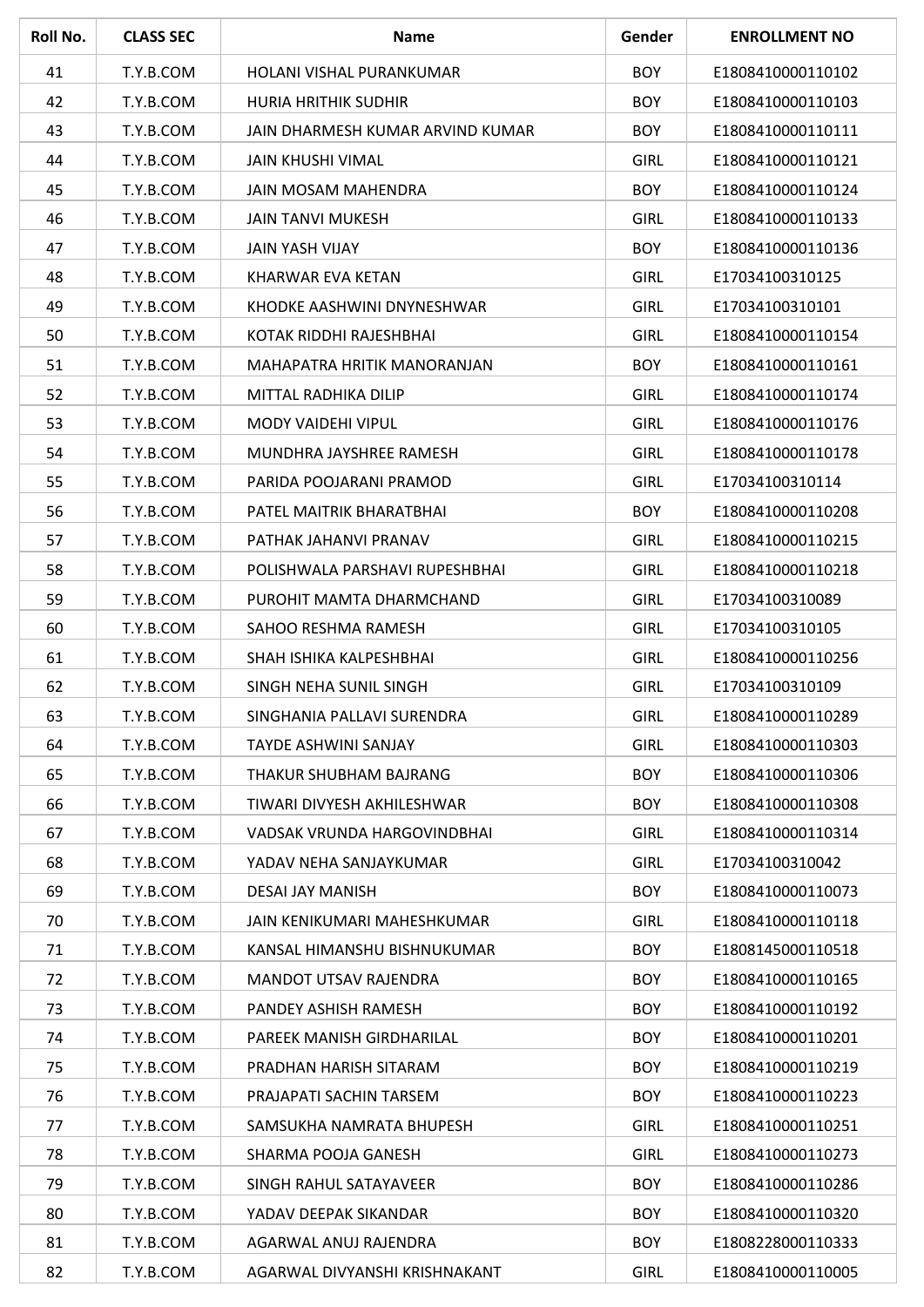| Roll No. | <b>CLASS SEC</b> | <b>Name</b>                         | Gender      | <b>ENROLLMENT NO</b> |
|----------|------------------|-------------------------------------|-------------|----------------------|
| 83       | T.Y.B.COM        | AGARWAL KHUSHI MAHESH               | <b>GIRL</b> | E1808410000110007    |
| 84       | T.Y.B.COM        | AGARWAL MEHAK NANDKISHORE           | <b>GIRL</b> | E1808410000110010    |
| 85       | T.Y.B.COM        | AGARWAL PRACHI MAHESH               | <b>GIRL</b> | E1808410000110015    |
| 86       | T.Y.B.COM        | AGARWAL PRATEEK SANJAY              | <b>BOY</b>  | E1808410000110017    |
| 87       | T.Y.B.COM        | AGARWAL PRERANA ANIL                | <b>GIRL</b> | E1808410000110018    |
| 88       | T.Y.B.COM        | AGARWAL SALONI RAMSWAROOP           | <b>GIRL</b> | E17034100310107      |
| 89       | T.Y.B.COM        | <b>AGARWAL SAURABH SUSHIL</b>       | <b>BOY</b>  | E1808410000110022    |
| 90       | T.Y.B.COM        | AGARWAL SHIVPRIY KAMALKUMAR         | <b>BOY</b>  | E1808410000110026    |
| 91       | T.Y.B.COM        | AGRAWAL RONAK NANDKISHORE           | <b>BOY</b>  | E1808410000110020    |
| 92       | T.Y.B.COM        | ANNYAV NEETU HEERALAL               | <b>GIRL</b> | E1808410000110027    |
| 93       | T.Y.B.COM        | ATHIRA RAJ RAJENDRAN                | <b>GIRL</b> | E1808410000110029    |
| 94       | T.Y.B.COM        | BANGDIWALA VATSAL CHETANBHAI        | <b>BOY</b>  | E17034100310043      |
| 95       | T.Y.B.COM        | <b>BANSAL PRIYANSHI MUKESH</b>      | <b>GIRL</b> | E1808410000110037    |
| 96       | T.Y.B.COM        | <b>BANSAL YASHI MUKESH</b>          | <b>GIRL</b> | E1808410000110039    |
| 97       | T.Y.B.COM        | <b>BAROT DHURV BHARATBHAI</b>       | <b>BOY</b>  | E1808228000110361    |
| 98       | T.Y.B.COM        | BHANUSHALI RIDDHI VASANT            | <b>GIRL</b> | E1808410000110045    |
| 99       | T.Y.B.COM        | BHANUSHALI SIDDHI VASANT            | <b>GIRL</b> | E1808410000110046    |
| 100      | T.Y.B.COM        | <b>BHOIR MANAN MAHENDRA</b>         | <b>BOY</b>  | E17034100310164      |
| 101      | T.Y.B.COM        | <b>BHORANIA MD ZAHIN MD FARUK</b>   | <b>BOY</b>  | E1808410000110050    |
| 102      | T.Y.B.COM        | <b>BODRA DILEN HASMUKHBHAI</b>      | <b>BOY</b>  | E1808228000110378    |
| 103      | T.Y.B.COM        | CHANDAK BHAWANI SHANKAR BRIJ MOHAN  | <b>BOY</b>  | E1808410000110056    |
| 104      | T.Y.B.COM        | CHASHMAWALA MOHAMMED ABRAR MOHAMMED | <b>BOY</b>  | E17034100310192      |
| 105      | T.Y.B.COM        | CHAUDHARY DINESH MANGILAL           | <b>BOY</b>  | E1808410000110058    |
| 106      | T.Y.B.COM        | CHHABHAIYA JEHAL LALJIBHAI          | <b>GIRL</b> | E1808410000110061    |
| 107      | T.Y.B.COM        | CHURIWAL ADITI DEEPAK               | <b>GIRL</b> | E1808410000110068    |
| 108      | T.Y.B.COM        | DIXIT RITU VIJAYBAHADUR             | <b>GIRL</b> | E1808410000110078    |
| 109      | T.Y.B.COM        | DOMADIYA PARTH SANJAYBHAI           | <b>BOY</b>  | E1808228000110418    |
| 110      | T.Y.B.COM        | GANDHI DURGA RADESHYAM              | <b>GIRL</b> | E1808410000110084    |
| 111      | T.Y.B.COM        | GULGULIA SARITA VINOD KUMAR         | <b>GIRL</b> | E1808410000110091    |
| 112      | T.Y.B.COM        | <b>GUPTA GOVIND RAJEEV</b>          | <b>BOY</b>  | E1808410000110093    |
| 114      | T.Y.B.COM        | GUPTA VANSHIKA RAJKUMAR             | <b>GIRL</b> | E1808410000110097    |
| 115      | T.Y.B.COM        | <b>GURNANI KUNIKA GOPAL</b>         | <b>GIRL</b> | E1808410000110099    |
| 116      | T.Y.B.COM        | <b>JAIN ABHINAV SURESH</b>          | <b>BOY</b>  | E17034100310060      |
| 117      | T.Y.B.COM        | JAIN BHAVYA RAJKUMAR                | <b>GIRL</b> | E1808410000110109    |
| 118      | T.Y.B.COM        | JAIN DIKSHA MITHALAL                | <b>GIRL</b> | E1808410000110113    |
| 119      | T.Y.B.COM        | <b>JAIN DIKSHI SHRIPAL</b>          | <b>GIRL</b> | E1808410000110114    |
| 120      | T.Y.B.COM        | JAIN GAURAV PRAVEEN                 | <b>BOY</b>  | E1808410000110115    |
| 121      | T.Y.B.COM        | <b>JAIN KARTIK LALIT</b>            | <b>BOY</b>  | E17034100310131      |
| 122      | T.Y.B.COM        | JAIN KHUSHBOO AMBALAL               | <b>GIRL</b> | E1808410000110119    |
| 123      | T.Y.B.COM        | JAIN KHUSHI NARENDRA                | <b>GIRL</b> | E1808410000110120    |
| 124      | T.Y.B.COM        | JAIN MIHIR BHARAT                   | <b>BOY</b>  | E1808410000110123    |
| 125      | T.Y.B.COM        | JAIN PRACHI ANJUBEN                 | <b>GIRL</b> | E1808410000110128    |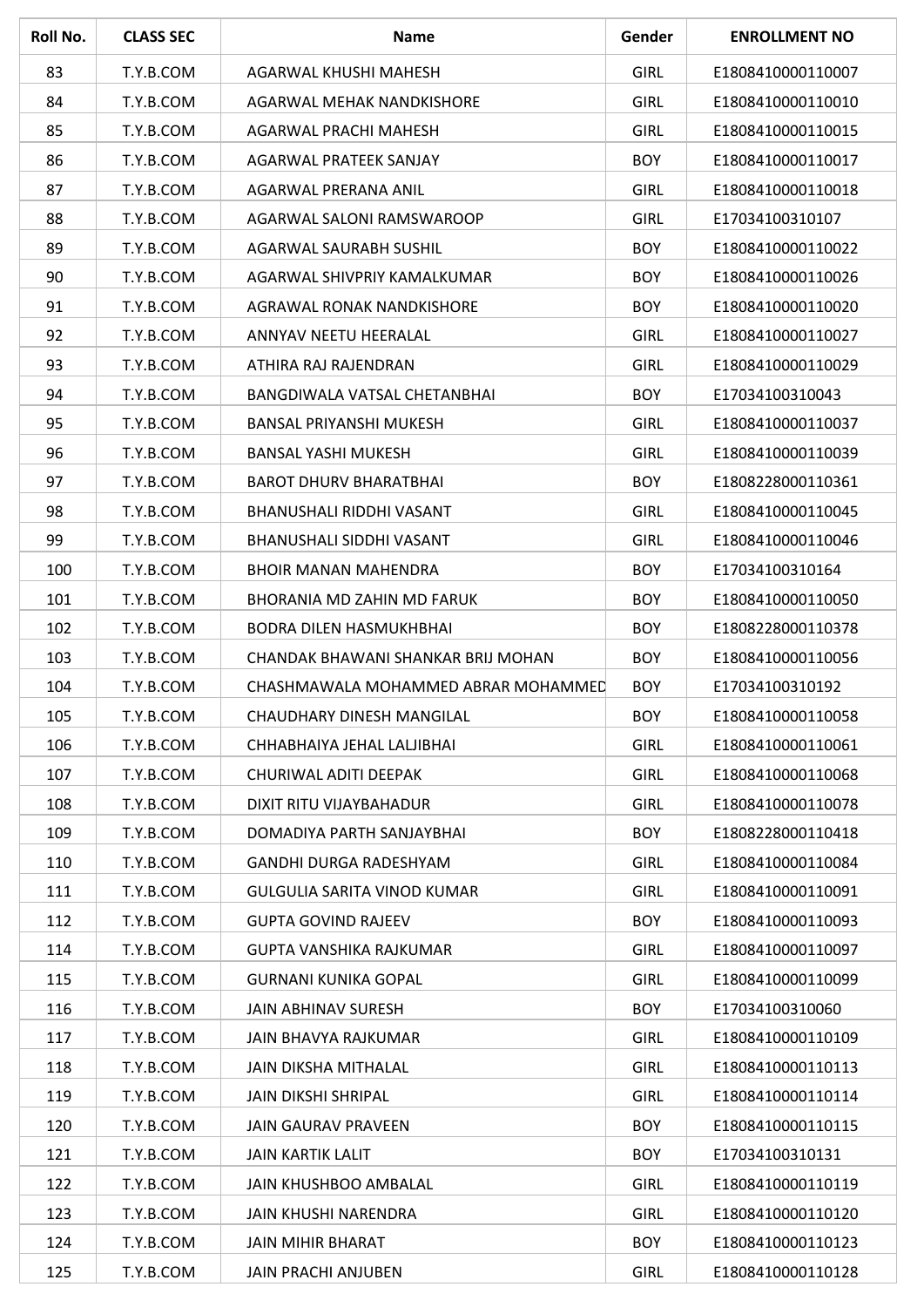| Roll No. | <b>CLASS SEC</b> | <b>Name</b>                    | Gender      | <b>ENROLLMENT NO</b> |
|----------|------------------|--------------------------------|-------------|----------------------|
| 126      | T.Y.B.COM        | JAIN PRAGYA KAPIL              | <b>GIRL</b> | E1808410000110129    |
| 127      | T.Y.B.COM        | JANGID NARESH BAJRANGLAL       | <b>BOY</b>  | E1808410000110138    |
| 128      | T.Y.B.COM        | KABRA KRISHNA GHANSHYAM        | <b>GIRL</b> | E17034100310027      |
| 129      | T.Y.B.COM        | KARELIYA AARTI KAMLESHBHAI     | <b>GIRL</b> | E1808410000110143    |
| 130      | T.Y.B.COM        | KARELIYA TEJAS JAYSUKHBHAI     | <b>BOY</b>  | E1808410000110144    |
| 131      | T.Y.B.COM        | KASHYAP KHUSHBOO KAUSHALBHAI   | <b>GIRL</b> | E1808410000110145    |
| 132      | T.Y.B.COM        | KEDIA TANISHA PANKAJ           | <b>GIRL</b> | E1808410000110146    |
| 133      | T.Y.B.COM        | KHILAR ADARSH JAIKISHAN        | <b>BOY</b>  | E1808357000110373    |
| 134      | T.Y.B.COM        | KHUBCHANDANI ANVI HARISH       | <b>GIRL</b> | E1808410000110150    |
| 135      | T.Y.B.COM        | KINARIWALA RIDWAN ASLAM        | <b>BOY</b>  | E1808410000110151    |
| 136      | T.Y.B.COM        | <b>LAD KIRTI SHAILESH</b>      | <b>GIRL</b> | E17034100310086      |
| 137      | T.Y.B.COM        | LALWANI VARSHIKA DILIP         | <b>GIRL</b> | E1808410000110160    |
| 138      | T.Y.B.COM        | MALI KIRTIKA BRIJMOHAN         | <b>GIRL</b> | E1808410000110162    |
| 139      | T.Y.B.COM        | MALI NIMISH BHIVRAJ            | <b>BOY</b>  | E18034100320004      |
| 140      | T.Y.B.COM        | MALOO HARSH DHIRAJ             | <b>BOY</b>  | E1808410000110164    |
| 141      | T.Y.B.COM        | MISHRA MANISH LAXMANBHAI       | <b>BOY</b>  | E17034100310152      |
| 142      | T.Y.B.COM        | MISTRY BHAVESH SANKERLAL       | <b>BOY</b>  | E1808410000110172    |
| 143      | T.Y.B.COM        | MUNDHRA MANSI BAJRANG          | <b>GIRL</b> | E1808410000110179    |
| 144      | T.Y.B.COM        | MUNDHRA NANDLAL BANSHI         | <b>BOY</b>  | E1808410000110180    |
| 145      | T.Y.B.COM        | MUNDHRA NARAYAN JAGDISH PARSAD | <b>BOY</b>  | E1808410000110181    |
| 146      | T.Y.B.COM        | MUNDHRA VARSHA NANDKISHOR      | <b>GIRL</b> | E1808410000110183    |
| 147      | T.Y.B.COM        | NARANG YASH MANOJ              | <b>BOY</b>  | E1702270310470       |
| 148      | T.Y.B.COM        | PANDEY KANCHAN PRAHLAD         | <b>GIRL</b> | E1808410000110194    |
| 149      | T.Y.B.COM        | PANDEY VISHAL SANTOSH          | <b>BOY</b>  | E1808410000110196    |
| 150      | T.Y.B.COM        | PANJARKAR BHAGYASHREE VISHNU   | <b>GIRL</b> | E1808410000110198    |
| 151      | T.Y.B.COM        | PANSARI ADITY SHEKHAR          | <b>GIRL</b> | E1808410000110199    |
| 152      | T.Y.B.COM        | PATEL DHRUVAL KIRITBHAI        | <b>BOY</b>  | E1808410000110203    |
| 153      | T.Y.B.COM        | PATEL JIMY ROHINTON            | <b>BOY</b>  | E1808410000110204    |
| 154      | T.Y.B.COM        | PATEL KRISHNA BHARATBHAI       | <b>GIRL</b> | E1808410000110206    |
| 155      | T.Y.B.COM        | PESWANI AKSHAY VINODBHAI       | <b>BOY</b>  | E1808410000110217    |
| 156      | T.Y.B.COM        | RAMI FENILKUMAR DILIPKUMAR     | <b>BOY</b>  | E1808228000110727    |
| 157      | T.Y.B.COM        | RATHI PRITI BANSILALA          | <b>GIRL</b> | E1808410000110235    |
| 158      | T.Y.B.COM        | RATHI SONU CHANDRATANJI        | <b>GIRL</b> | E1808410000110237    |
| 159      | T.Y.B.COM        | RAWJEE SHIRSHA KRISHNARAW      | <b>GIRL</b> | E1808410000110241    |
| 160      | T.Y.B.COM        | SAHU ANITA ASHOK KUMAR         | <b>GIRL</b> | E1808410000110249    |
| 162      | T.Y.B.COM        | SARKAR MONOTOSH MANAS          | <b>BOY</b>  | E1808410000110253    |
| 163      | T.Y.B.COM        | SHAH HINAL ASHISHKUMAR         | <b>GIRL</b> | E1808410000110255    |
| 164      | T.Y.B.COM        | SHAH NICKY RAKESH BHAI         | <b>GIRL</b> | E1808410000110257    |
| 165      | T.Y.B.COM        | SHAH VINI RAJESHKUMAR          | <b>GIRL</b> | E1808410000110260    |
| 166      | T.Y.B.COM        | SHAIKH SUFIYAN USMANGANI       | <b>BOY</b>  | E17034100310134      |
| 167      | T.Y.B.COM        | SHARMA AMBIKA RADHESHYAM       | <b>GIRL</b> | E1808410000110267    |
| 168      | T.Y.B.COM        | SHARMA DIVYANSH NIRANJAN       | <b>BOY</b>  | E1808410000110271    |